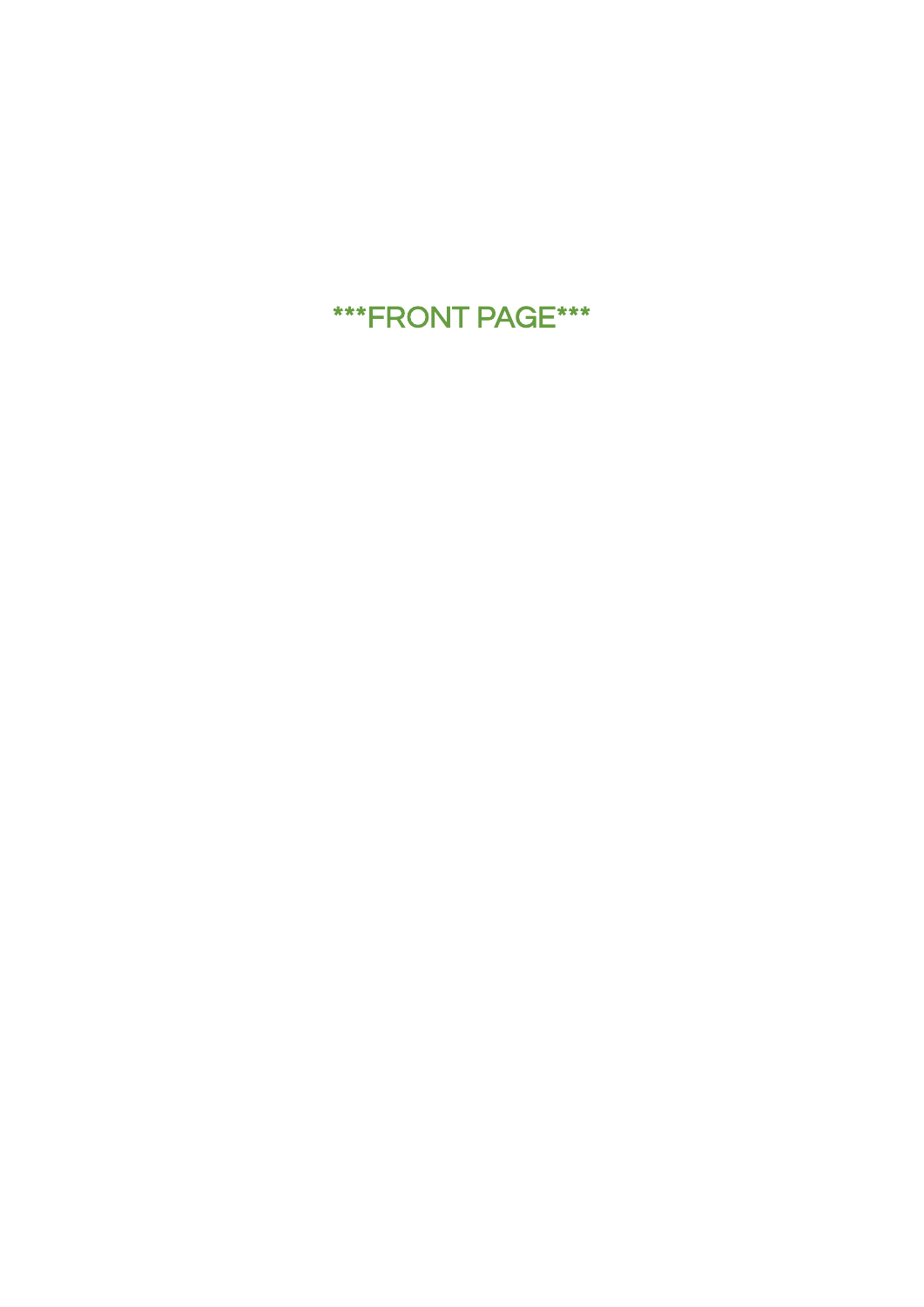# **Contents**

| Welcome                              | 3                 |
|--------------------------------------|-------------------|
| Our agreement                        | 3                 |
| The meaning of words in this policy  | 4                 |
| <b>Consumer information</b>          | 5                 |
| <b>How we handle claims</b>          | 6                 |
| How to make a complaint              | 7                 |
| What is insured                      | 7                 |
| <b>Insured incidents</b>             | 8                 |
| What is not insured                  | 10                |
| Conditions                           | $12 \overline{ }$ |
| <b>Cancellation</b>                  | 14                |
| How you and insurers are protected   | 14                |
| How we use your personal information | 14                |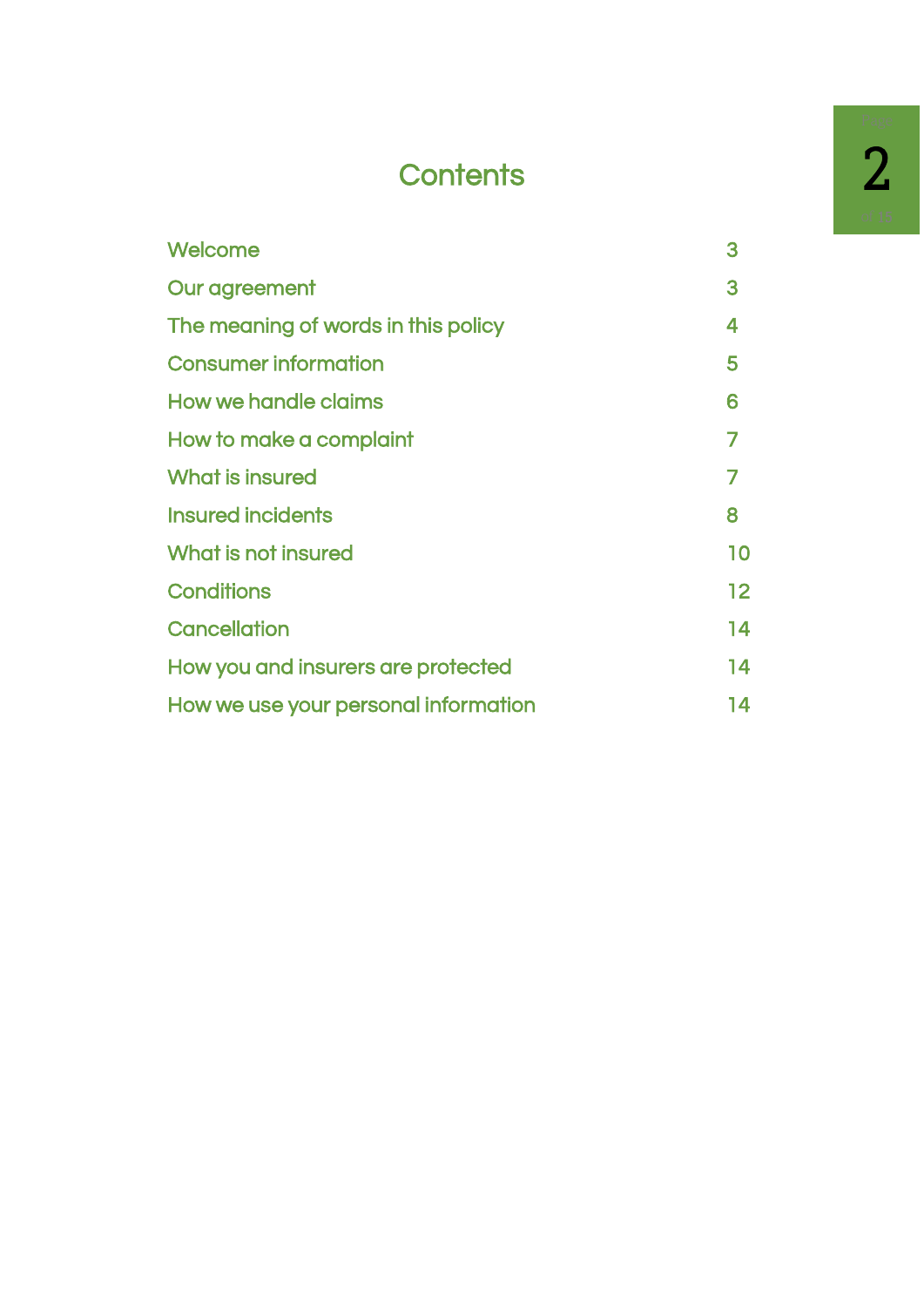## **Welcome**

Thank you for choosing Got You Covered Limited to provide your Property Emergency insurance policy, which is underwritten by Financial & Legal Insurance Company Limited. As a Got You Covered Limited customer you now have Property Emergency insurance to protect you in relation to the benefits set out in this policy.

This policy meets the needs of a customer who wishes to protect against a variety of unforeseen emergencies in their property.. This insurance covers emergencies as detailed within this policy document. A summary of the cover provided by this policy is shown in your Insurance Product Information Document (IPID) document.

You are entitled to cancel your Policy with a full premium refund within 14 days of it starting, provided that there have been no claims. Please see the Cancellation condition for full details.

Please read your policy document carefully and keep it in a safe place.

## Our agreement

This insurance is a contract between us and you.

We will, subject to the terms of this **policy**, provide you with the insurance set out in the policy in respect of claims occurring during the period of insurance shown in the certificate of insurance and for any subsequent period for which we may accept a renewal premium.

You must ensure that all the information you have given to us is accurate to the best of your knowledge. We will be entitled to refuse to accept a claim where you do not take reasonable care not to make a misrepresentation.

The policy, certificate of insurance and any endorsements must be read together as one document. If you would like these documents in another format please let us know.

Signed on our behalf

Nick Garner, Chief Executive Officer Financial & Legal Insurance Company Limited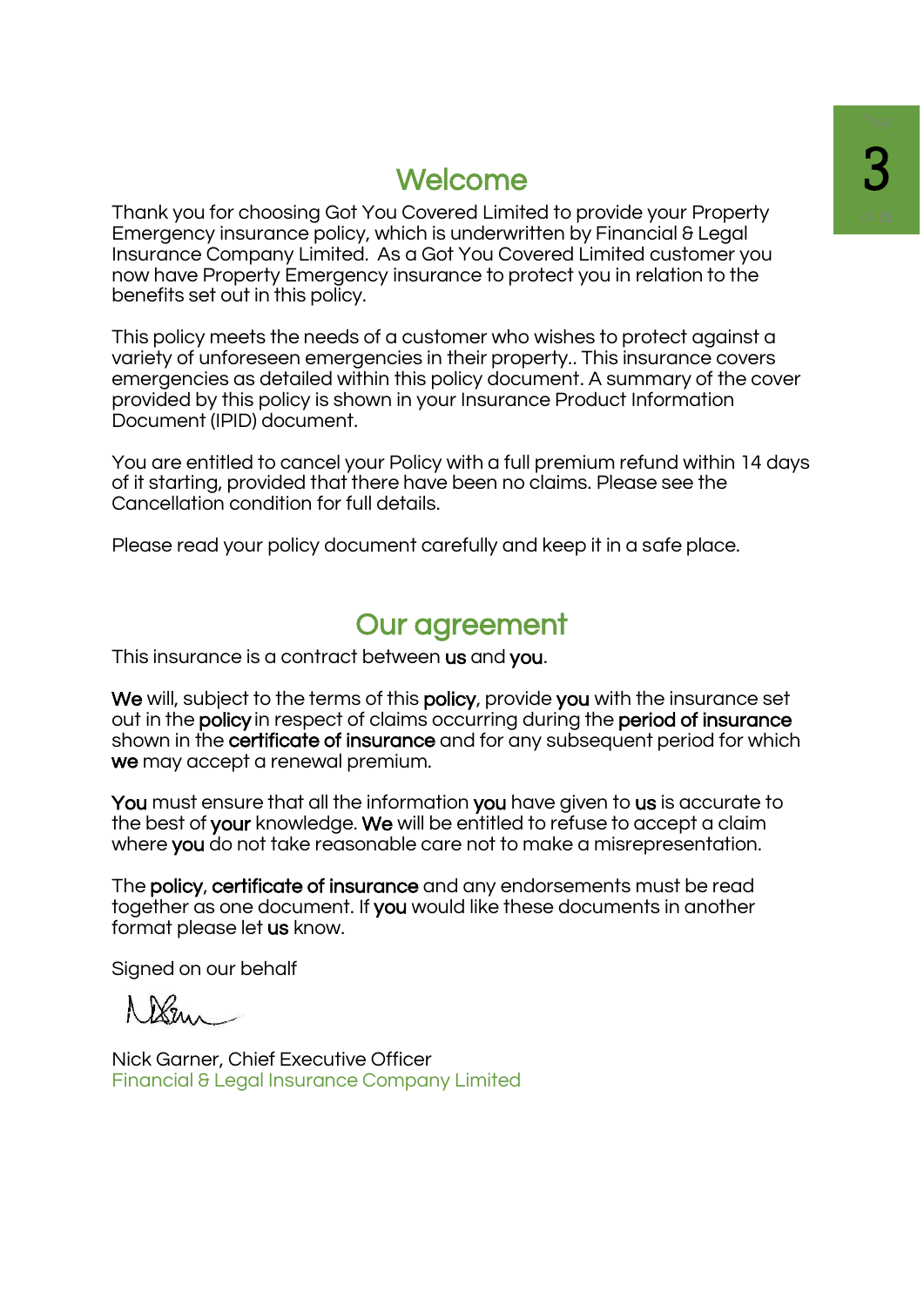# The meaning of words in this policy

 Throughout this document, there are certain words and phrases which have a specific meaning. These apply wherever they appear in **bold** type and are explained below.

| <b>Approved contractor:</b>      | A tradesperson approved and authorised by<br>us in advance to carry out repairs.                                                                                                                                                                                                                                                                       |
|----------------------------------|--------------------------------------------------------------------------------------------------------------------------------------------------------------------------------------------------------------------------------------------------------------------------------------------------------------------------------------------------------|
| <b>Certificate of insurance:</b> | The document issued to you which details your<br>name and home address.                                                                                                                                                                                                                                                                                |
| <b>Emergency:</b>                | A sudden and unexpected event at your<br>property which if not dealt with immediately<br>will<br>- expose you or a third party to a risk to their<br>health or<br>- make your property unsafe or unsecure or<br>- will cause damage or further damage to your<br>property and its contents or<br>- will leave your property without mains<br>services. |
| <b>Emergency Repair:</b>         | A temporary repair carried out by an approved<br>contractor which is necessary to resolve the<br>immediate emergency, but which will need to<br>be replaced by a permanent repair.                                                                                                                                                                     |
| <b>Excess:</b>                   | The first £0 of each and every claim.                                                                                                                                                                                                                                                                                                                  |
| <b>Insurance broker:</b>         | <b>Got You Covered Limited</b>                                                                                                                                                                                                                                                                                                                         |
| Insurer:                         | Financial & Legal Insurance Company                                                                                                                                                                                                                                                                                                                    |
| <b>Mains Services:</b>           | Mains drainage to the boundaries of your<br>property, water, electricity and gas within the<br>property.                                                                                                                                                                                                                                               |
| <b>Period of Insurance:</b>      | 12 calendar months from the date of inception<br>as detailed on the certificate of insurance.                                                                                                                                                                                                                                                          |
| <b>Permanent Repair:</b>         | A repair or other work necessary to put right<br>the damage caused to your property by the<br>emergency.                                                                                                                                                                                                                                               |
| Policy:                          | <b>Your</b> Property Emergency insurance explained<br>within this policy wording and accompanying<br>certificate of insurance.                                                                                                                                                                                                                         |
| Policyholder/You/Your:           | The person named on the Property Emergency<br>certificate of insurance and any member of                                                                                                                                                                                                                                                               |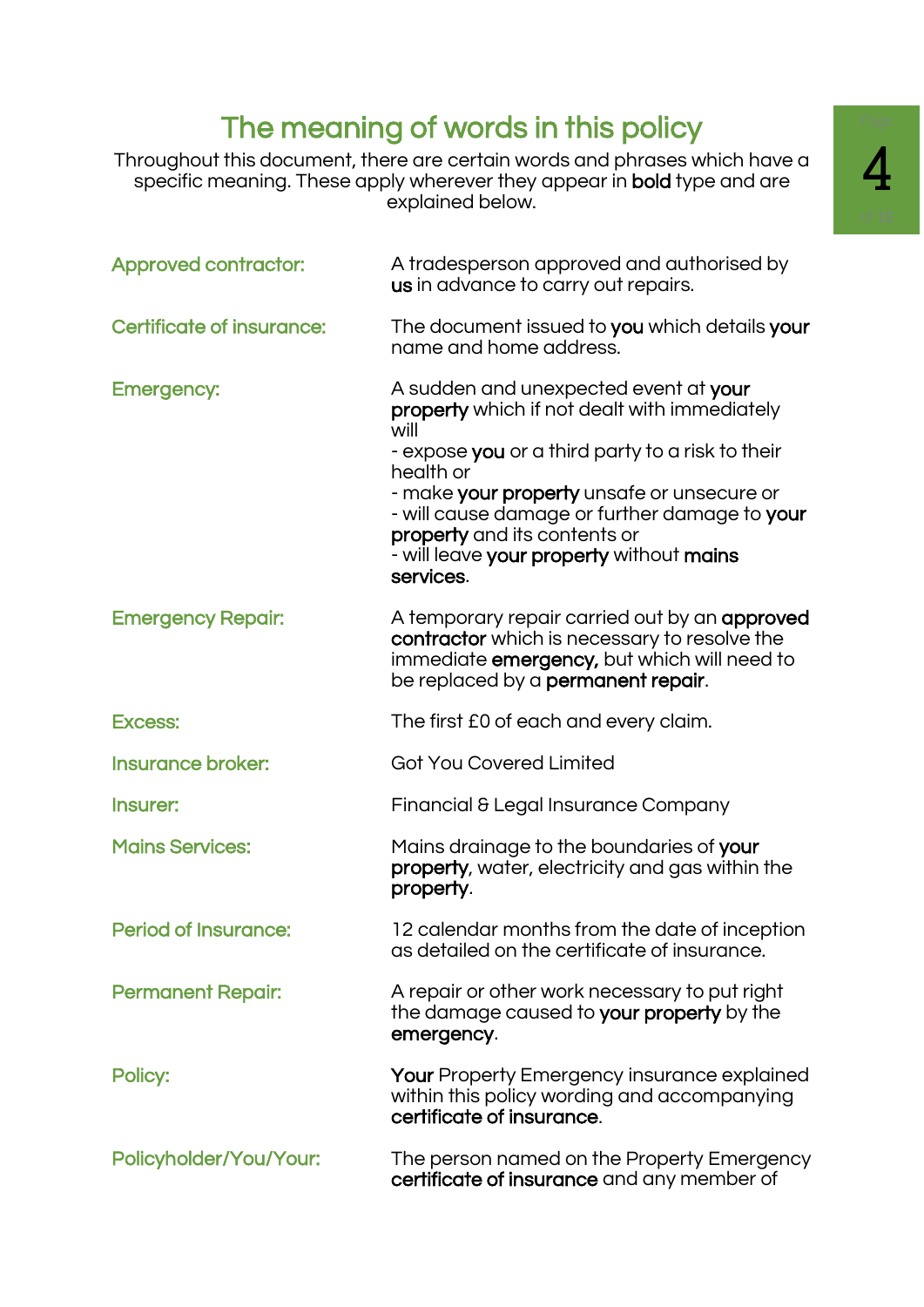|                            | your family permanently residing with you.                                                                                                                                                                                                                                                                        |
|----------------------------|-------------------------------------------------------------------------------------------------------------------------------------------------------------------------------------------------------------------------------------------------------------------------------------------------------------------|
| Property:                  | The house, bungalow or self-contained<br>flat/maisonette, excluding any detached<br>garages or outbuildings, at the address shown<br>in your Property Emergency Certificate of<br>Insurance. This excludes static caravans, bed-<br>sits or properties with multiple occupation/<br>residential or nursing homes. |
| <b>Territorial Limits:</b> | The United Kingdom, Northern Ireland, the<br>Channel Islands and Isle of Man.                                                                                                                                                                                                                                     |
| Unoccupied:                | Not been lived in by <b>you</b> or <b>your</b> Family, or any<br>other person with your permission.                                                                                                                                                                                                               |
| You/your:                  | The person named on the Property Emergency<br>certificate of insurance and any member of<br>your family permanently residing with you.                                                                                                                                                                            |
| We/Us/Our:                 | means Financial & Legal Insurance<br>Company Limited.                                                                                                                                                                                                                                                             |

# Consumer information (disclosure and representations) Act 2012

You are required by the provisions of the above to take care to:

- Supply accurate and complete answers to all questions we or your insurance broker may ask as part of your application for cover under the policy;
- To make sure that all information supplied as part of your application for cover is true and correct; and
- **Tell us** of any changes to the answers you have given as soon as possible

You must take reasonable care to provide complete and accurate answers to the questions we ask when you purchase, renew or make any changes to your policy. If any information you provide is not complete and accurate, this may mean your policy is invalid and that it does not operate in the event of a claim, or we may not pay a claim in full.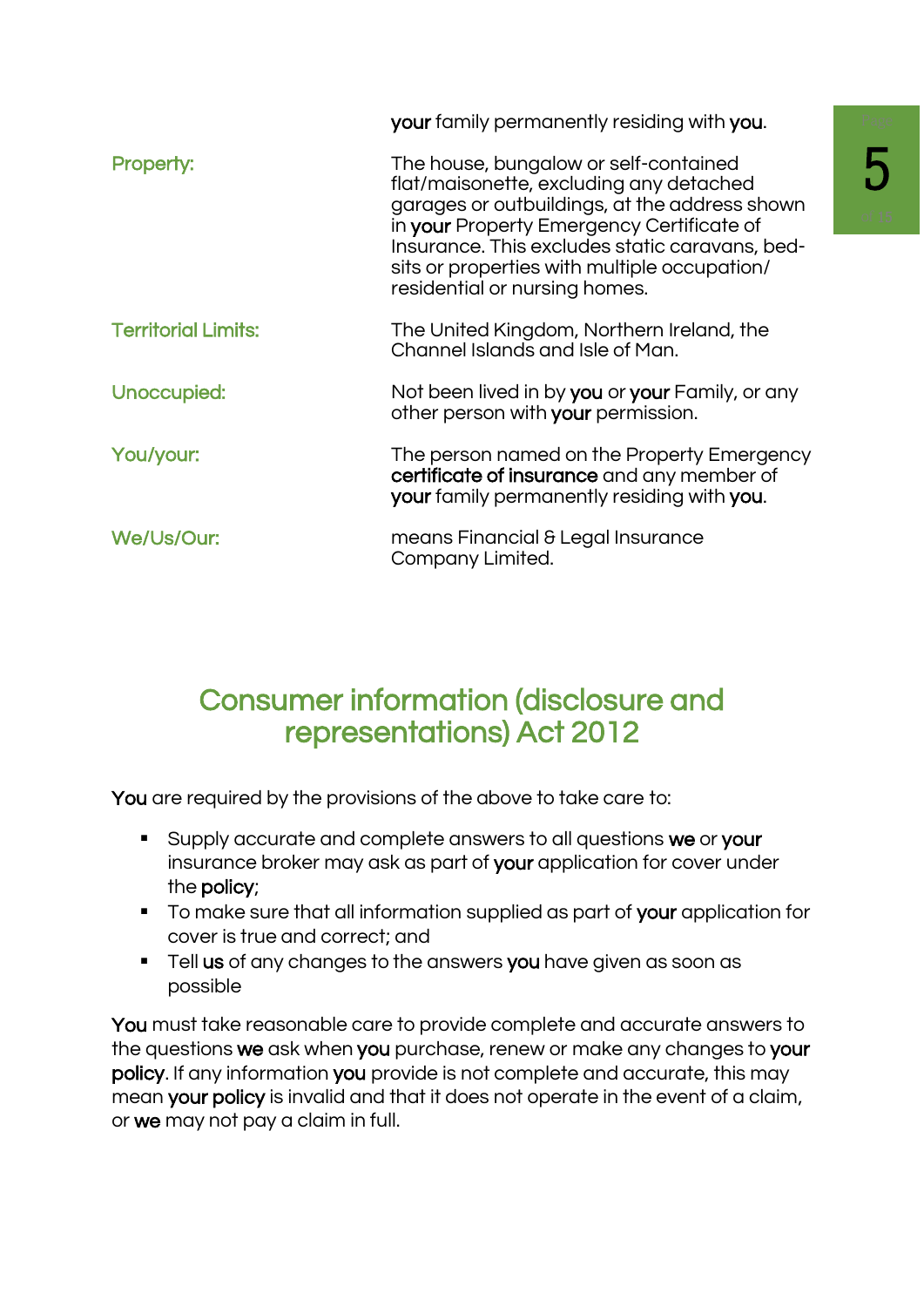# How we handle claims

Major Emergencies which may result in serious damage or danger to you or anyone else should immediately be reported to the Public Supply Authority, or in the case of difficulty, to the Public **Emergency** Services.

### SUSPECTED GAS LEAKS MUST ALWAYS BE REPORTED TO

### NATIONAL GAS EMERGENCY SERVICE ON 0800 111 999

When you become aware of a possible claim under this policy, you must notify us immediately by telephone on: **0161 603 2189** Lines are open 24/7.

We will then advise you how to protect yourself and your property.

The Police must also be advised immediately of any loss or damage arising from theft, attempted theft, vandalism or malicious act.

When you call us, you will need to pay any excess shown on your Property Emergency certificate of insurance by debit or credit card.

We will then arrange for an approved contractor to assess the situation and carry out emergency Repairs to your property to stabilise the situation and remove the **emergency** or restore the normal operation of the boiler or warm air unit.

Where the cost of a permanent repair is similar to the cost of an emergency repair we may, at our sole discretion, authorise our approved contractor to undertake a permanent repair to your property.

We will pay up to a maximum as detailed on your Property Emergency certificate of insurance for any claim including VAT, call-out charges, labour, parts and materials,

Whilst we will make every effort to make sure that we supply you with the full range of services in all emergencies covered by this policy, remote geographical locations or unforeseeable adverse local conditions may prevent us from providing the normal standard of service.

We cannot be responsible for any inconvenience, loss or damage caused by a delay in the manufacturers, or their suppliers or agents, supplying spare parts.

The maximum amount that we will pay and the maximum number of claims you can make during any period of insurance is detailed on your Property Emergency certificate of insurance including VAT.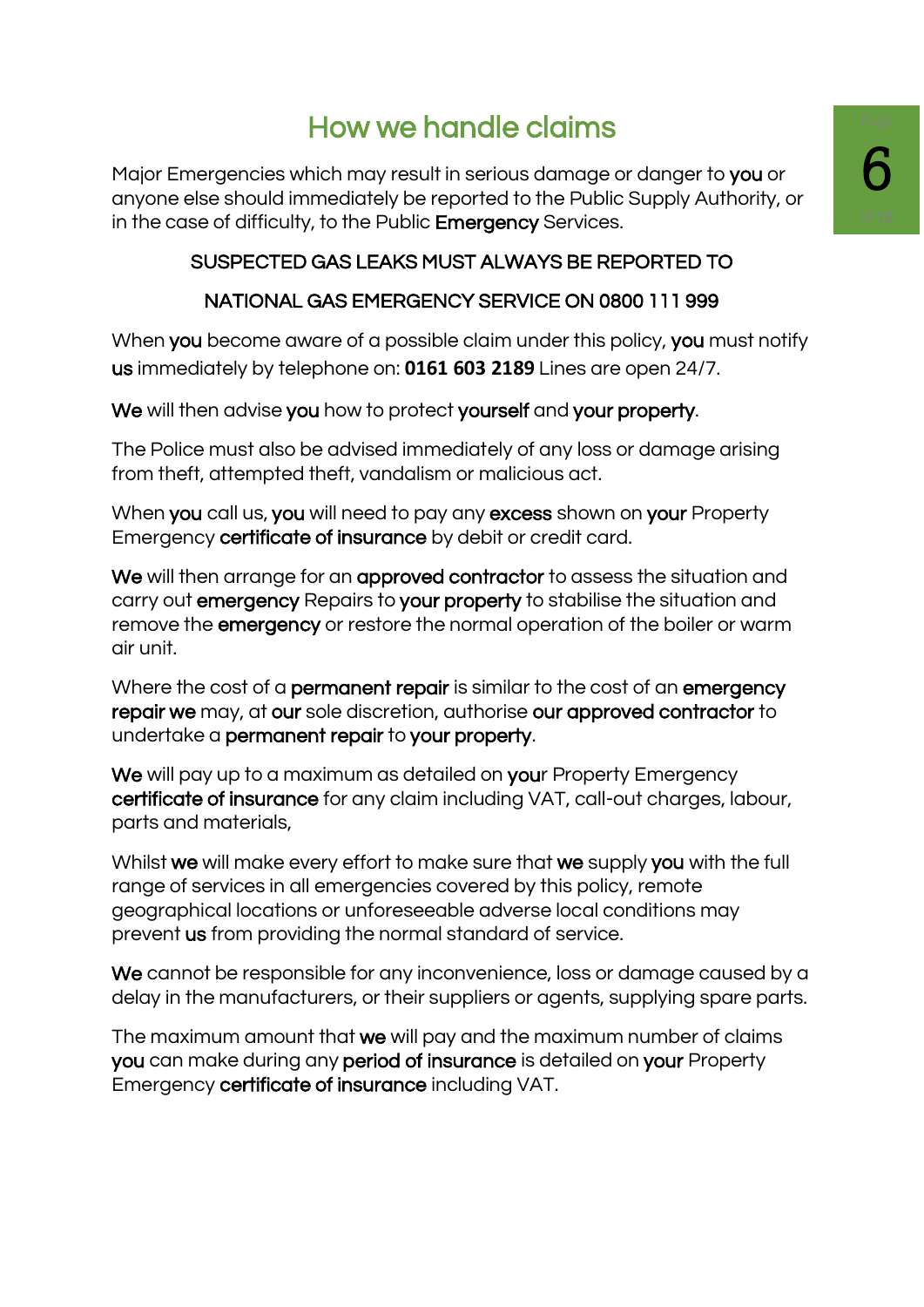# How to make a complaint

Our aim is to provide a first-class standard of service at all times.

If you feel that you have been let down and you wish to raise a complaint about the sale of this policy, please contact your insurance broker.

If you feel that we have let you down and you wish to raise a complaint, please contact us on 0161 495 4490 or in writing to The Compliance Department, Financial & Legal Insurance Company Limited, No. 1 Lakeside, Cheadle Royal Business Park, Cheadle, Cheshire SK8 3GW. Please quote the reference number on your certificate of insurance on all correspondence.

Our staff will attempt to resolve your complaint within 3 business days of receipt and a summary resolution communication letter will be sent to you. Where this is not possible, we will acknowledge your complaint promptly. If the complaint is not resolved within 4 weeks of receipt, we will write to you and let you know what further action we will take. A final response letter will be issued within 8 weeks of receipt.

If, upon receipt of our letter in response to your complaint you remain dissatisfied, you may refer your complaint to the Financial Ombudsman Service. You can contact the Financial Ombudsman Service at: Exchange Tower, London, E14 9SR. Telephone: 0800 023 4567 or E:Mail: [complaint.info@financial-ombudsman.org.uk](mailto:complaint.info@financial-ombudsman.org.uk) Website: www. financialombudsman.org.uk

The use of these facilities does not affect your right to take legal action.

# What is insured

This insurance is a Property Emergency Assistance policy and not a household buildings or contents policy.

This Insurance does not cover normal day-to-day property maintenance which you should carry out or pay for, such as items which tend to gradually wear out over a period of time or need periodic attention. Examples of these include the descaling of central heating pipes or the replacement of tap and cistern washers.

We undertake to provide rapid, expert help if you suffer an emergency in your property arising from an incident covered under the policy. We will arrange for one of our approved contractors on our nationwide list of authorised tradesperson to attend and take action to stabilise the situation and deal with the emergency.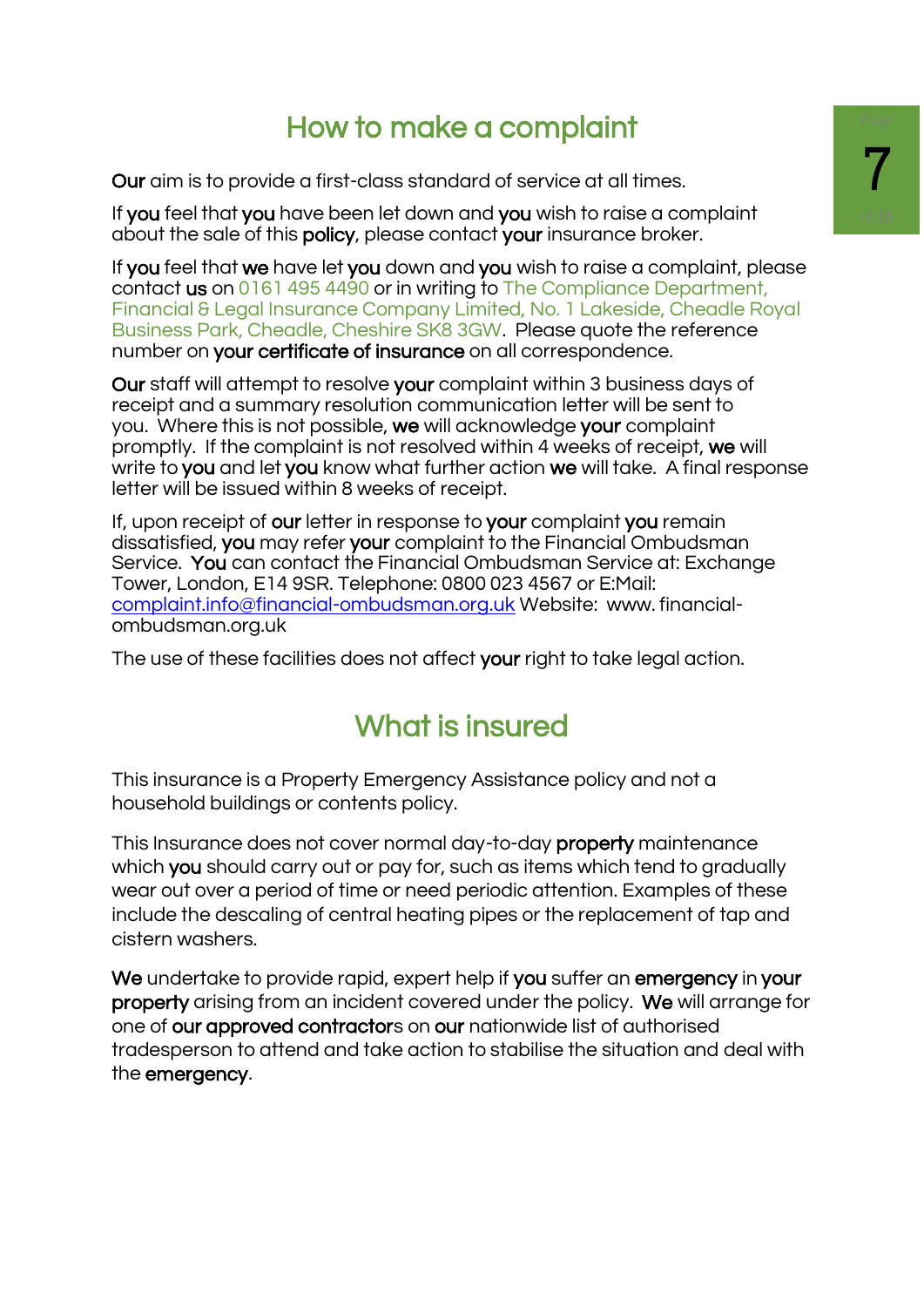### Insured incidents

The specific areas of cover provided by this policy are noted, below.

### Property Emergency

Within the period of insurance, the insurer will pay for the repairs which we consider to be an emergency at your property due to the following causes, which has occurred within the **territorial limits** and between limits and up to the claim limit shown in your Property Emergency Certificate of Insurance. Claims will be handled by our claims department and the repairs will be carried out by an approved contractor.

| <b>What's covered</b>                                                                                                 | What's not covered                                                                                                                                                                                                                                                                                                                                                                                                     |
|-----------------------------------------------------------------------------------------------------------------------|------------------------------------------------------------------------------------------------------------------------------------------------------------------------------------------------------------------------------------------------------------------------------------------------------------------------------------------------------------------------------------------------------------------------|
| Bursting or sudden leakage of<br>water pipes within your property or<br>failure of your domestic hot water<br>heating | dripping taps.<br>burst or leaking flexible hoses or<br>٠<br>leaking washing<br>appliances<br>which are fitted with a stop tap.<br>slow seepage from joints or<br>gaskets which does not involve a<br>sudden escape of water.<br>leaking overflows.<br>the results of hard water scaling<br>deposits.<br>breakage of any basin, bath,<br>٠<br>bidet or shower base.                                                    |
| Failure of or damage to<br>underground drains or sewers                                                               | blockage of soil or waste pipes<br>from sinks, basins, bidets, baths<br>or showers.<br>the results of hard water scaling<br>deposits.                                                                                                                                                                                                                                                                                  |
| Failure of your mains services for<br>which you are legally responsible                                               | malfunctioning or blockage of<br>٠<br>cesspits or septic tanks and their<br>associated pipe work.<br>loss or damage arising from the<br>utility company interrupting or<br>deliberately disconnecting the<br>mains services or any equipment<br>they are responsible for.                                                                                                                                              |
| Complete failure of your central<br>heating system involving a boiler or<br>warm air unit                             | replacement of any boiler<br><b>or</b><br>if and the set of the set of the set of the set of the set of the set of the set of the set of the set of the s<br>air unit<br>warm<br>repair<br><b>or</b><br>reinstatement is not possible due<br>to the non-availability of parts.<br>costs<br>for<br>work<br>any<br>Ξ<br>recommended<br>being<br>as<br>undertaken following a service of<br>your boiler of warm air unit. |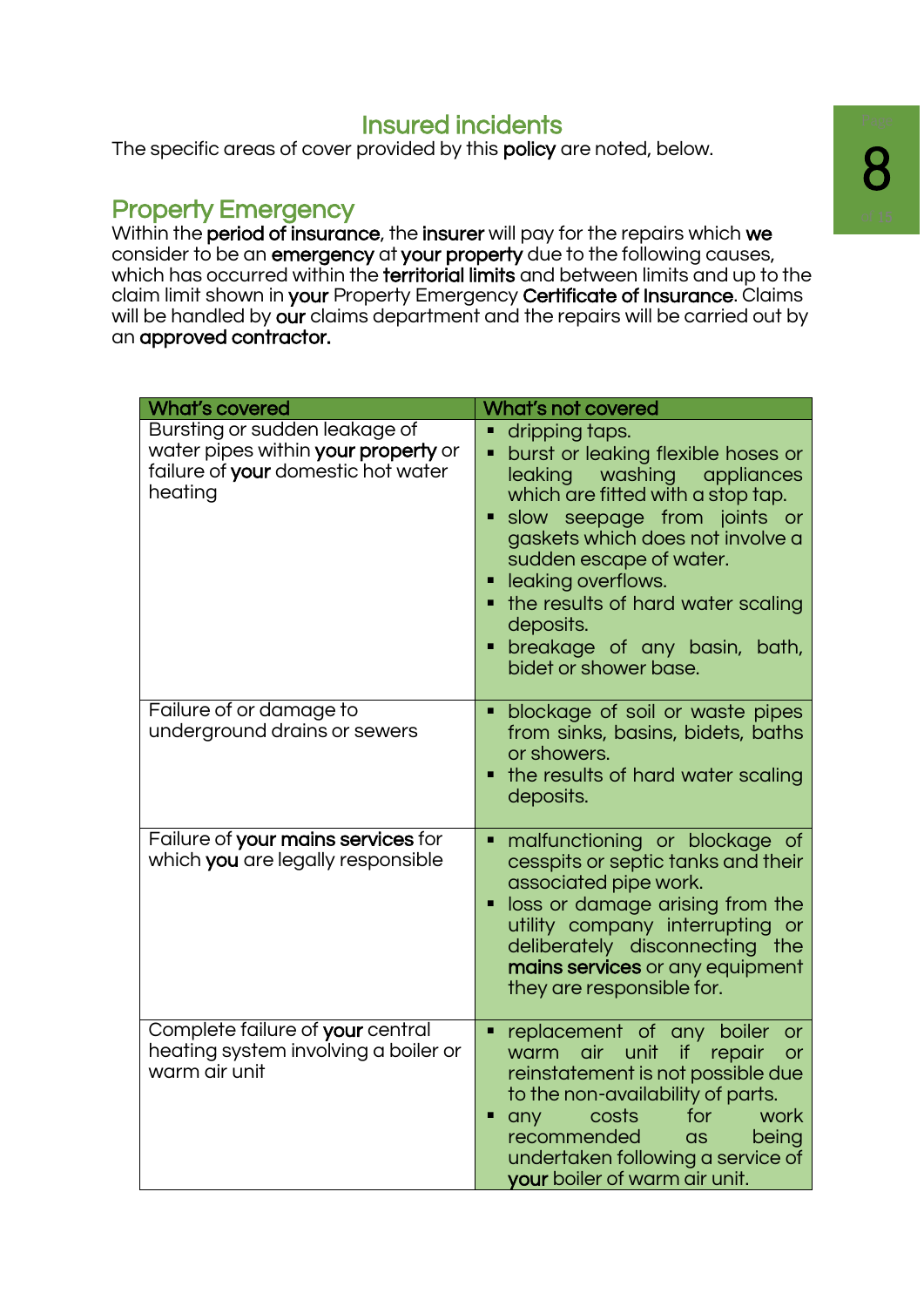|                                                                                                                                                                                    | any intermittent or reoccurring<br>fault.<br>any water pressure adjustments<br>or failure caused through hard<br>water scale or sludge.<br>gas leaks from any pipes or<br>appliances.<br>any re-lighting of the pilot light<br>caused by failure to follow the<br>manufacturer's <b>comparishes</b><br>re-lighting<br>instructions.<br>any boiler or system noise.<br>• any radiator valves.<br>any airlocks in the central<br>heating piping.<br>any costs relating to the repair or<br>replacement of the central<br>heating pump or wall or room<br>thermostat.<br>the results of hard water scaling<br>deposits.<br>where the heating system is over<br>10 years old.<br>where the heating system has an<br>output of more than 60kw per<br>hour capacity. |
|------------------------------------------------------------------------------------------------------------------------------------------------------------------------------------|----------------------------------------------------------------------------------------------------------------------------------------------------------------------------------------------------------------------------------------------------------------------------------------------------------------------------------------------------------------------------------------------------------------------------------------------------------------------------------------------------------------------------------------------------------------------------------------------------------------------------------------------------------------------------------------------------------------------------------------------------------------|
| Damage to, or mechanical failure<br>of, the only accessible toilet or<br>cistern in your property which<br>results in complete loss of function.                                   | any claim where there is another<br>working toilet within your<br>property<br>breakdown of, loss of or damage<br>٠<br>to compost or macerator pump<br>operated toilets<br>cost of replacement ceramics or<br>parts                                                                                                                                                                                                                                                                                                                                                                                                                                                                                                                                             |
| Missing or repositioned roof tiles<br>likely to cause damage to the<br>home or its contents<br>Removal of wasp nests, field or<br>house mice or brown rats within<br>your property | flat roofs<br>п<br>tarpaulin roofs<br>blocked or misaligned guttering<br>any infestations or pests in<br>gardens, or outbuildings.<br>any damage caused by the<br>pests or infestations or by their<br>removal.                                                                                                                                                                                                                                                                                                                                                                                                                                                                                                                                                |
| Break-in or vandalism<br>compromising the security of your<br>property                                                                                                             | breakage of internal glass or<br>doors.<br>vandalism caused by anyone<br>staying at your property with<br>your permission.                                                                                                                                                                                                                                                                                                                                                                                                                                                                                                                                                                                                                                     |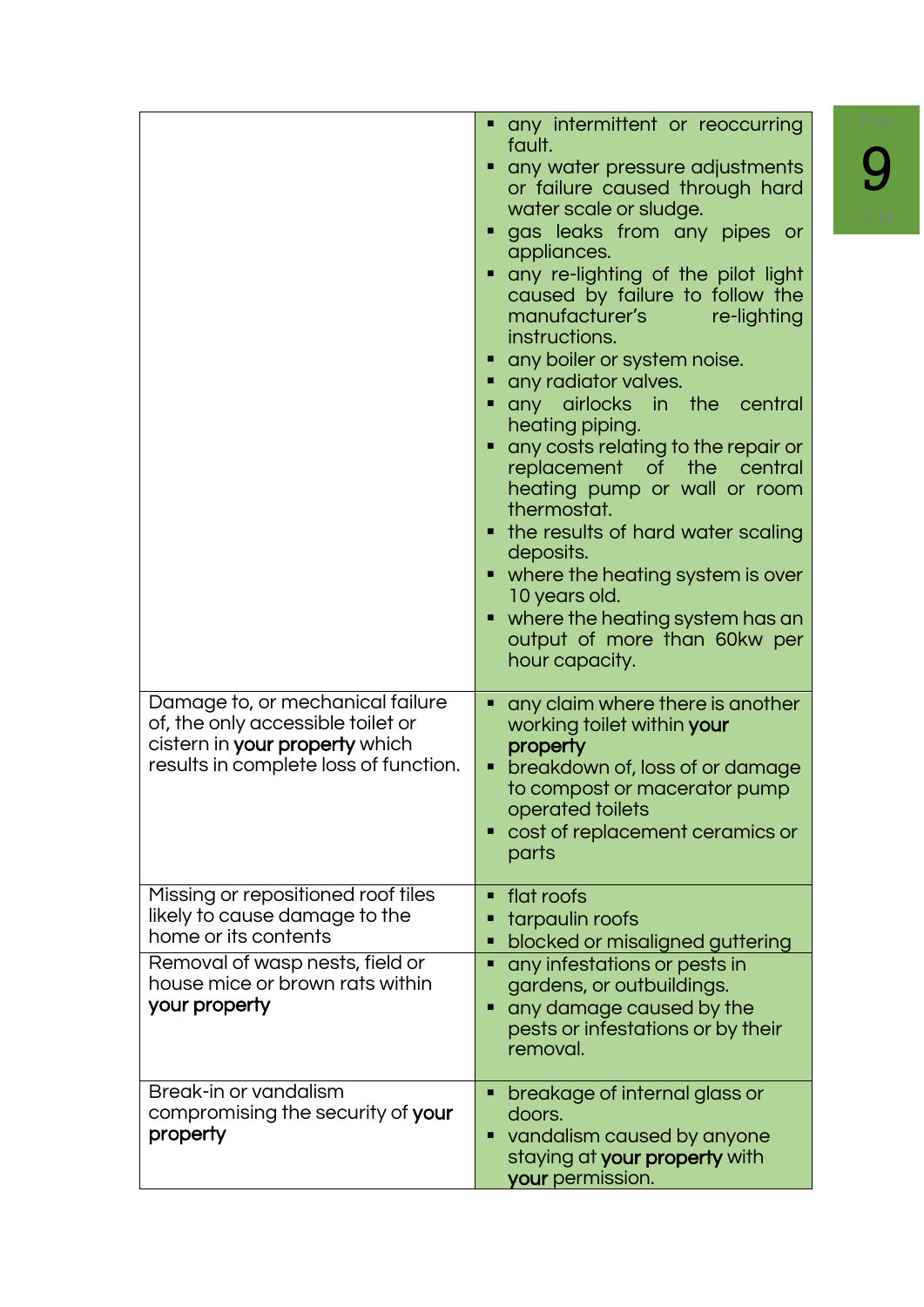|                                                                                                                                                                                                                                                            | any loss not reported to the<br>Police.                                            |
|------------------------------------------------------------------------------------------------------------------------------------------------------------------------------------------------------------------------------------------------------------|------------------------------------------------------------------------------------|
| We will appoint an approved<br>contractor to assist you if you lose<br>or damage the only available key to<br>your property or if you are unable<br>to gain access to your home due to<br>failure or damage to the external<br>locking mechanism           | Any theft of keys, vandalism or<br>malicious damage not reported to<br>the police. |
| Where your property is rendered<br>not fit to live in as a result of an<br>emergency covered by this policy,<br>if you ask us we will arrange and<br>pay up to a total of £250 for<br>reasonable overnight<br>accommodation only costs,<br>incurred by you |                                                                                    |

# What is not insured

These are general exclusions which apply to the whole **policy** where we are not able to provide insurance cover. Please read these carefully as these are circumstances where you will not be covered.

### 1. Prior claims

Any claim or incident which may lead to a claim and which you knew about or ought reasonably to have known about before the start of this policy.

### 2. Dishonesty, deliberate acts, violence and fraud

Any claim

- a. involving actual or alleged dishonesty or violence by you;
- b. or statement which is overstated, false or fraudulent;
- c. for loss or damage caused by or arising from your intentional act of wilful neglect; or
- d. if you fail to comply with our 'How we handle claims' provisions

We will have the right to refuse to pay a claim or to cancel this insurance from the date of the act.

### 3. Other insurance

Any costs, which can be recovered by you under any other insurance or which would have been covered if this insurance did not exist, except for any amount in excess of that which would have been payable under such insurance(s). We will only pay our share of any claim.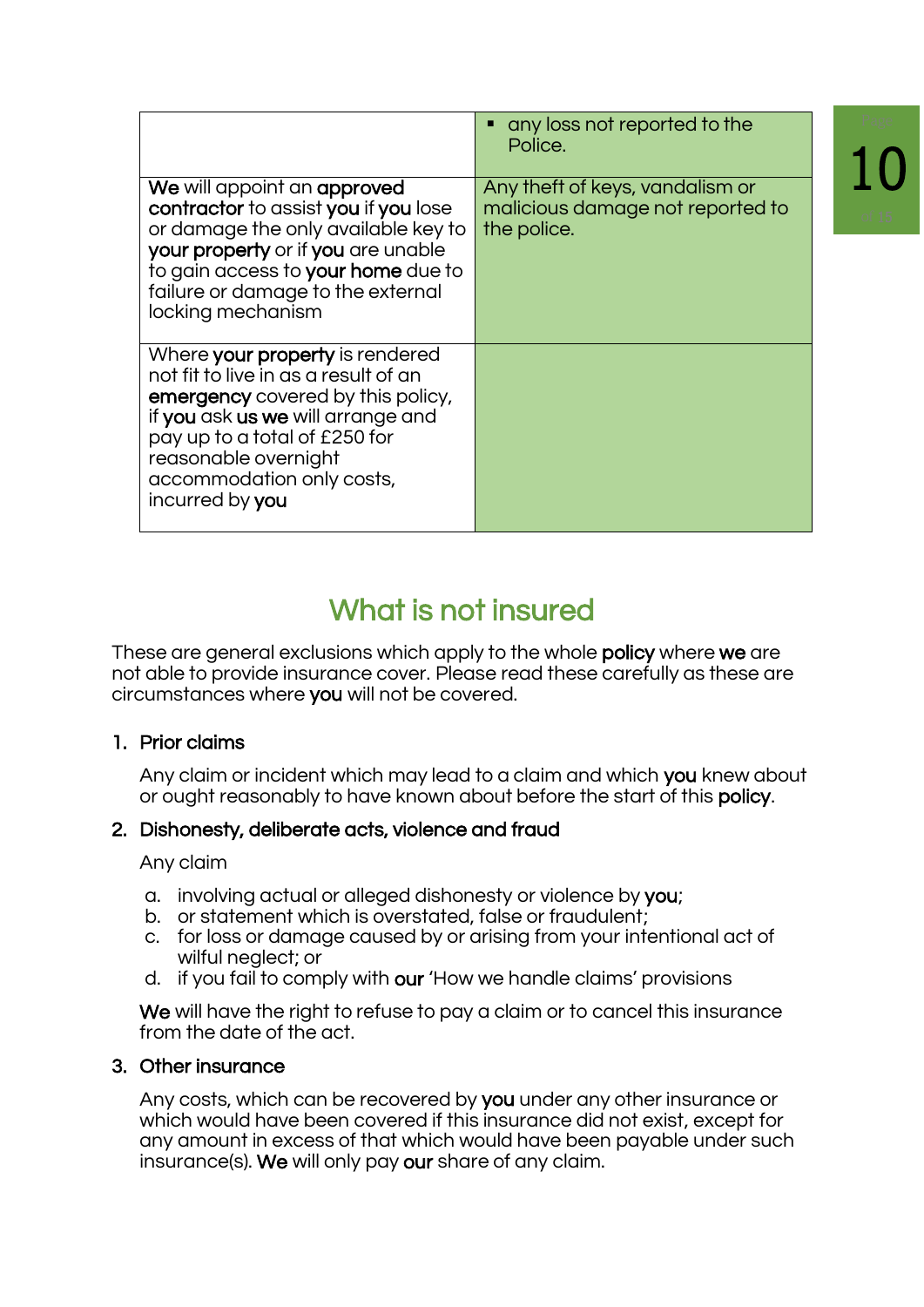### 4. Territorial limits

Any claim which occurs outside the United Kingdom, the Channel Islands or the Isle of Man.

### 5. War risks

Any claim arising from any consequence of war, invasion, act of foreign enemy, hostilities (whether war be declared or not), civil war, rebellion, revolution, insurrection or military or usurped power, confiscation, requisition, terrorism or alleged acts of terrorism as set out in the Terrorism Act 2000, or damage to property by or under the authority of any government, public or local authority.

### 6. Radioactive contamination and pressure waves

Any claim, which arises from or is directly or indirectly caused by, contributed to, by or arising from any of the following, or from any similar reaction or event.

- a. Ionising radiations or contamination by radioactivity from any nuclear fuel or from any nuclear waste from the combustion of nuclear fuel;
- b. The radioactive, toxic, explosive or other hazardous properties of any explosive nuclear assembly or nuclear component of such assembly;
- c. Pressure waves caused by aircraft or any other airborne devices travelling at sonic or supersonic speeds.

Cover does not apply in respect of the following:

- **The excess that is shown on your Property Emergency certificate of** insurance.
- An emergency which happens before the period of insurance or within 14 days of you buying the policy for the first time
- Any loss or damage arising from faults, damage or infestation that you were aware of at the time you entered into this contract
- Any costs incurred when you have not notified us and received our prior agreement.
- Any loss or damage relating to repairs more specifically covered as part of any other insurance policy, guarantee or maintenance agreement.
- Damage incurred in gaining necessary access or the cost of effecting permanent repairs once the emergency has been resolved, including any redecoration or making good the fabric of the property.
- Any defect, damage or failure caused by malicious or wilful act, negligence, misuse, third party interference or faulty workmanship, including any attempted repair or modification which does not meet recognised industry standards.
- Any claim when the property has been left unoccupied for 30 consecutive days or more.
- **E** Any claim where the property is used for any business purposes
- Any claims relating to CCTV, fire, security or surveillance systems or to swimming pools, ponds or fountains
- Any direct or indirect loss arising from the provision of, or delay in, providing the services to which this insurance relates, unless negligence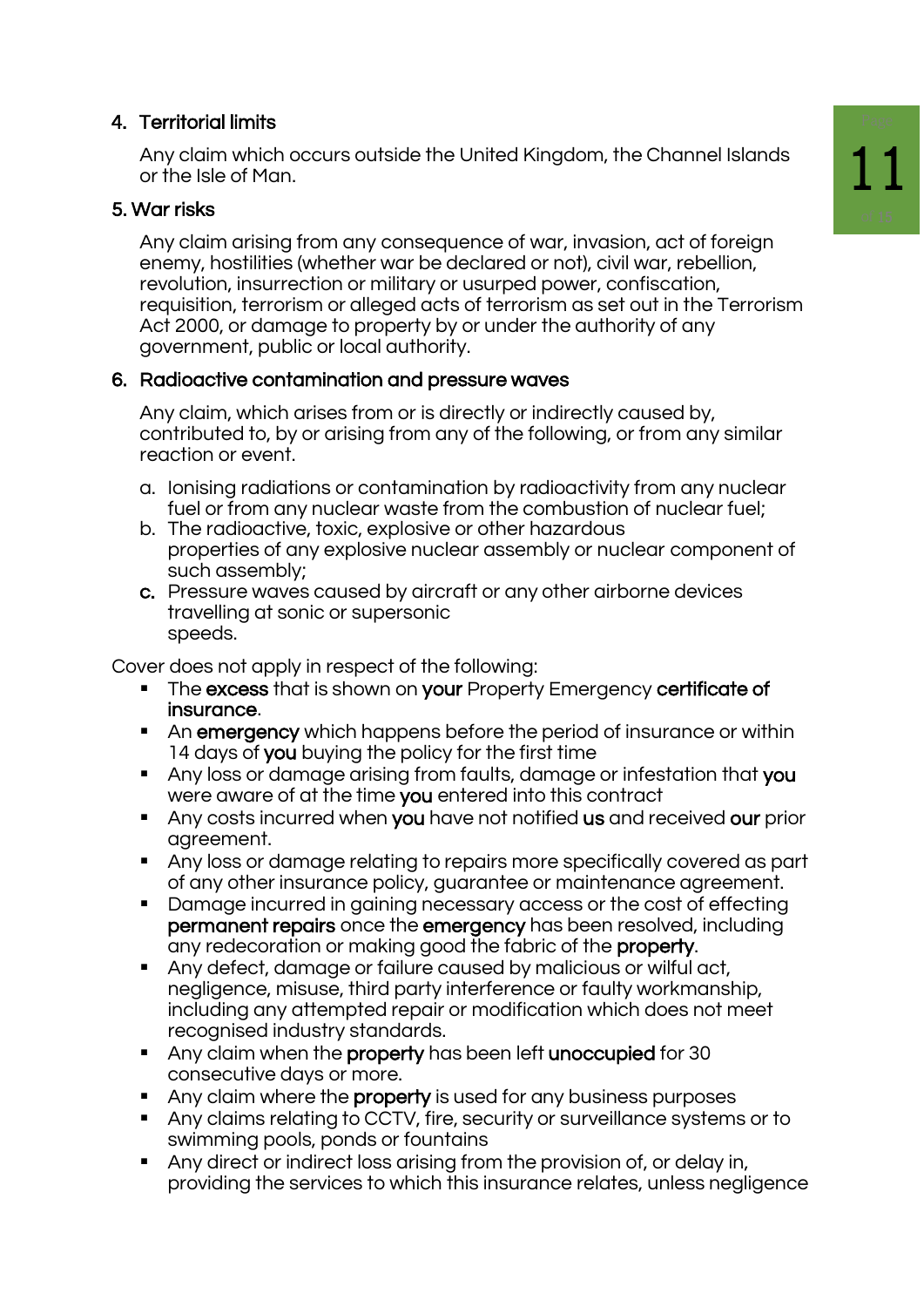on our part can be demonstrated. An example of this would be loss of wages as a result of an emergency.

- Costs associated with any other property, home contents or communal/shared areas of your property.
- Any loss, injury or damage arising as a result of equipment not having been installed, serviced or maintained in accordance with statutory regulations or manufacturer's instructions.
- **EXECT** Subsequent claims arising from the same cause or event, when you have not taken or paid for the action recommended by our approved contractor to ensure that the original fault has received a permanent repair.
- Any claim where no fault is found.
- Failure of any services where the problem is situated outside the boundary of the plot of land on which your property is situated or beyond the part of the sole or shared supply system or piping for which you are legally responsible.

## **Conditions**

These are requirements which need to be continually met to ensure your cover is valid. Please follow these guidelines carefully.

### 1. Observance of terms

Anyone making a claim under this policy must have your permission and observe the terms under this policy.

### 2. Third Party Rights

Unless expressly stated in this insurance, nothing in this insurance will create any rights in favour of any person in relation to the Contracts (Right of Third Parties) Act 1999.

### 3. Recoveries

We reserve the right, at our own expense, to take over proceedings in your name to recover any payment made under this policy. If you recover costs previously paid under this policy those costs must be immediately repaid to us.

### 4. Governing Law

This **policy** is subject to the law applicable to **your** place of residence in the United Kingdom, the Isle of Man or the Channel Islands.

### 5. Assignment

This insurance is between and binding upon us and you and their respective successors in title, but this insurance may not otherwise be assigned by you to anyone else without our prior written consent.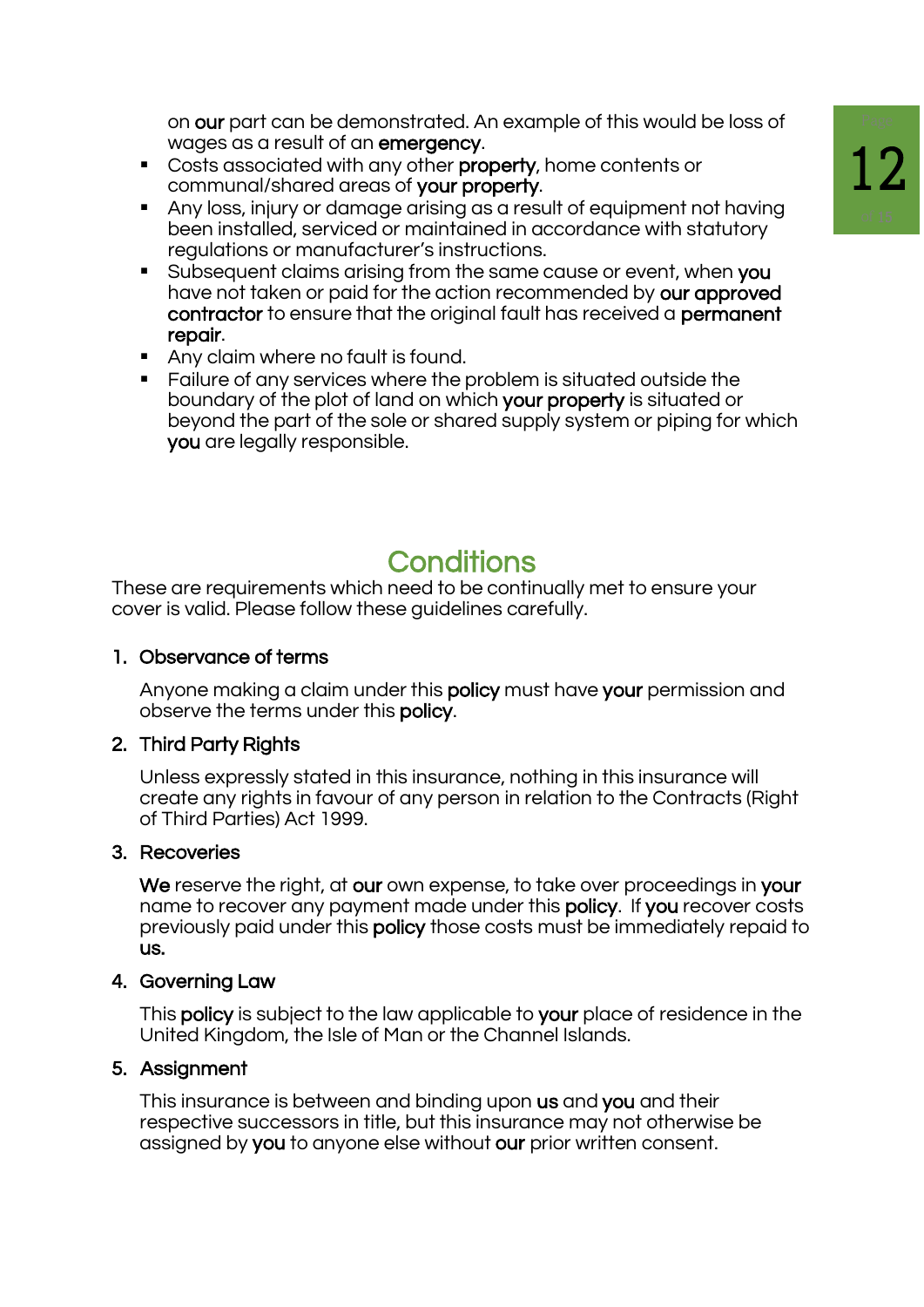You must take all reasonable steps to protect your property and prevent loss and damage and to maintain your property in sound condition and good repair.

All boilers and other equipment should be serviced annually or in accordance with manufacturer's quidelines and you should keep all service documentation in case it is needed when you make a claim

If any claim under this policy is in any respect fraudulent or unfounded, all benefit paid and/or payable in relation to that fraudulent claim shall be forfeited and (if appropriate) recoverable. We shall not be liable to you in respect of a relevant claim occurring after the time of the fraudulent act. For the avoidance of doubt, the rights and obligations of the parties to the contract with respect to claims occurring before the time of the fraudulent act are unaffected; and

- We need not return any premiums paid
- We may share information about the circumstances with other organisations, public bodies, authorities and law enforcement agencies for criminal investigation.

When you become aware of a possible claim under this policy, you must notify us immediately. If for any reason we allow you to use your own appointed contractor, you should obtain an estimate for the work and contact us for authorisation to continue with the repair. You must then at your own expense supply us with a written statement and other supporting documentation that we may require to substantiate your claim as soon as is reasonably possible.

You must promptly pay us or the approved contractor for all work authorised by you which is not covered under this insurance policy.

If any loss, damage or expense covered under this policy is also covered by any other insurance or maintenance contract, you must provide us with full details of the other contract. We will not pay more than our fair share (rateable proportion) of any claim.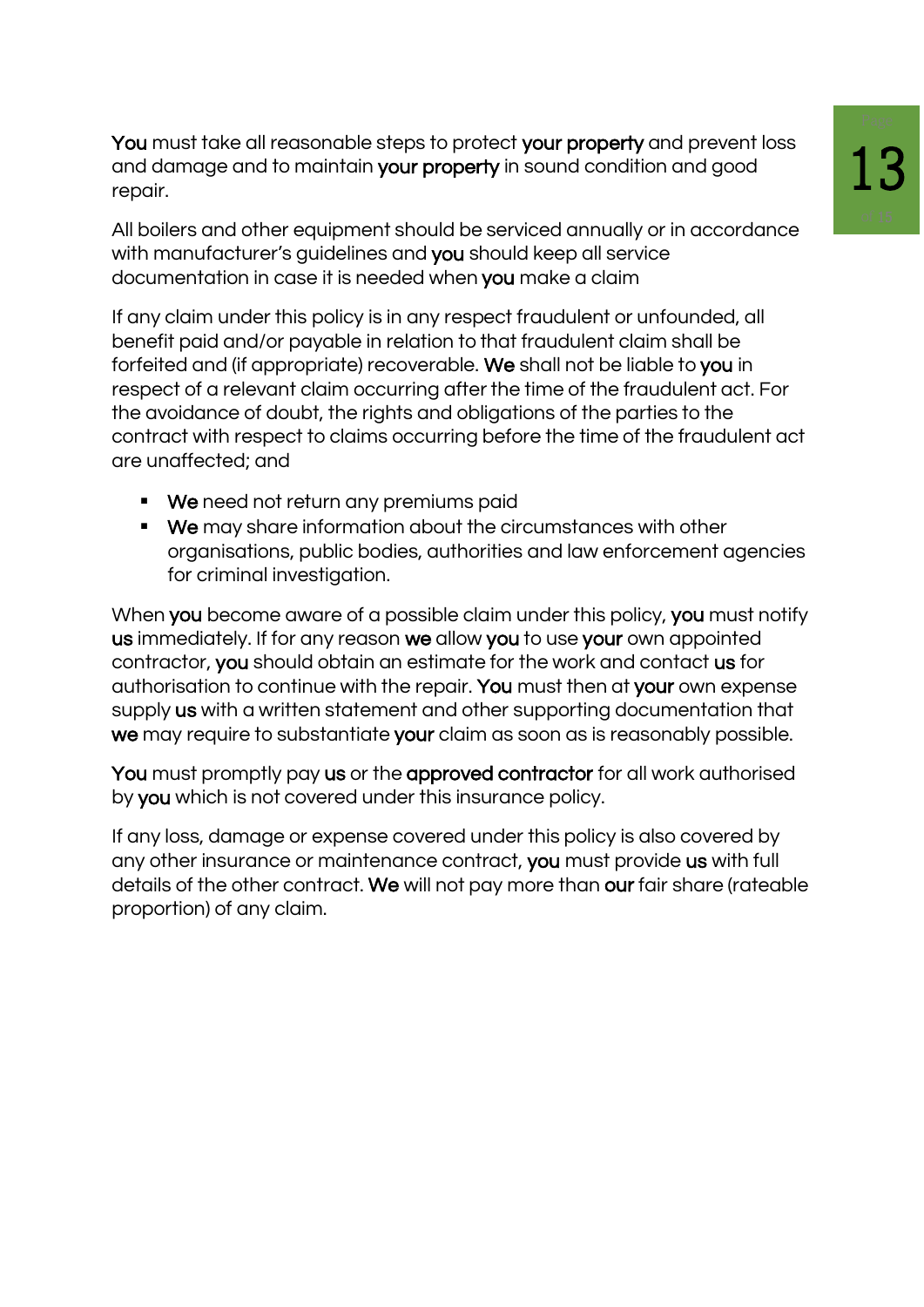# **Cancellation**

You may cancel this policy within 14 days of its inception without any premium charge provided that there have been no claims. After that you may cancel the policy at any time however no refund of premium will be available. If you cancel the policy you must contact your insurance broker.

We may cancel this **policy** at any time provided that we give you 7 days' notice of cancellation and there is a valid reason for doing so. Valid reasons for cancellation include, but are not limited to fraud or dishonesty.

Where we cancel this policy no refund of premium will be available. If we cancel the policy we will write to you at your address shown in our records.

# How you and insurers are protected

Financial & Legal Insurance Company Limited are covered by the Financial Services Compensation Scheme, established under the Financial Services and Markets Act 2000 (the "Compensation Scheme"). If they are unable to meet their obligations under this **policy you** may be entitled to compensation from the Compensation Scheme.

## How we use your personal information

We are Financial & Legal Insurance Company Limited, referred to as "we/us/our" in this notice. Our data controller registration number issued by the Information Commissioner's Officer is Z561011X.

This privacy notice is relevant to anyone who uses our services, including policyholders, prospective policyholders, and any other individuals insured under a policy. We refer to these individuals as "you/your" in this notice.

We are dedicated to being transparent about what we do with the information that we collect about you. We process your personal data in accordance with the relevant data protection legislation.

### Why do we process your data?

The provision of your personal data is necessary for us to administer your insurance policy and meet our contractual requirements under the policy. You do not have to provide us with your personal data, but we may not be able to proceed appropriately or handle any claims if you decide not to do so.

### What information do we collect about you?

Where you have purchased an insurance policy through one of our brokers, you will be aware of the information that you gave to them when taking out the insurance. The agent will pass your information to us so that we can administer your insurance policy. For specific types of insurance policies, for example when offering you a travel insurance policy, we may process some